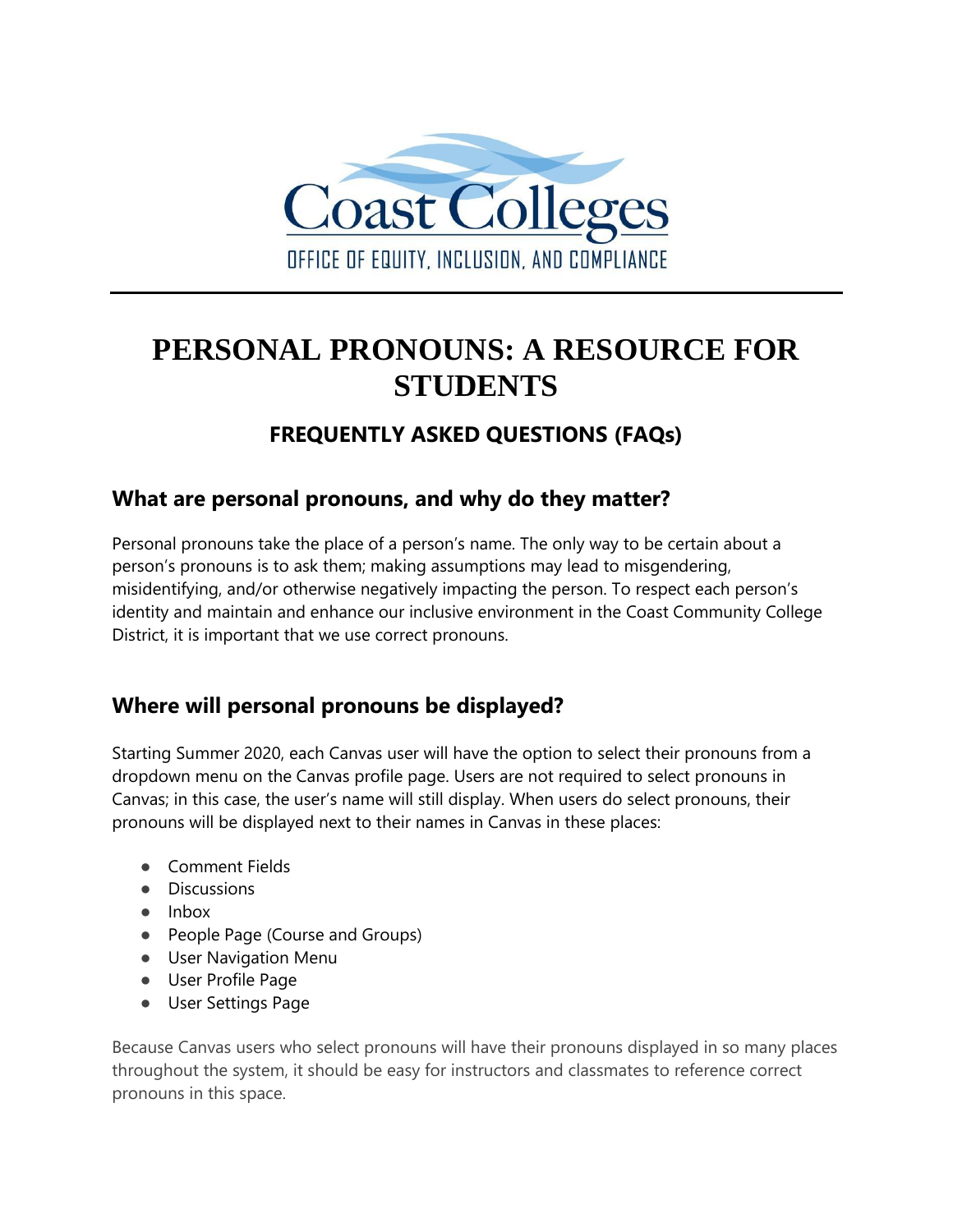### **What pronouns are available in Canvas?**

The pronouns available in Canvas are listed here:

- She/Her
- He/Him
- They/Them
- Ze/Hir
- Ze/Zir
- No Pronouns (Use my name.)

Here are examples of how to use the pronouns available in Canvas:

- **(She/Her) She** is a great classmate, and I appreciate **her** contributions in class!
- **(He/Him) He** is a great classmate, and I appreciate **his** contributions in class!
- **(They/Them) They** are a great classmate, and I appreciate **their** contributions in class!
- **(Ze/Hir) Ze** is a great classmate, and I appreciate **hir\*** contributions in class!
- **(Ze/Zir) Ze** is a great classmate, and I appreciate **zir\*\*** contributions in class!
- **(No Pronouns. Use my name.) Max** is a great classmate, and I appreciate **Max's** contributions in class!

\* "Hir" is pronounced like "here."

\*\* "Zir" rhymes with "here."

For additional information on using these pronouns, please see [www.mypronouns.org.](http://www.mypronouns.org/)

#### **What happens if I, or others, make a mistake?**

#### *A Learning Opportunity*

As faculty and students are getting to know each other, mistakes may happen. Remember this important rule: Oops. Ouch. Educate!

In other words, the person who makes the mistake should acknowledge that they are not intentionally disrespecting the person for whom they used incorrect pronouns, and they should correct themselves or ask for a correction. People will appreciate each other's effort and diligence as we all quickly learn and adapt.

#### *Antidiscrimintation*

The Coast Community College District has an antidiscrimination policy (BP 3410: Prohibition of Discrimination and Harassment), which includes protections for sex and gender identities. To create a welcoming and safe environment for all members of the Coast community, we participate in the respectful use of personal pronouns.